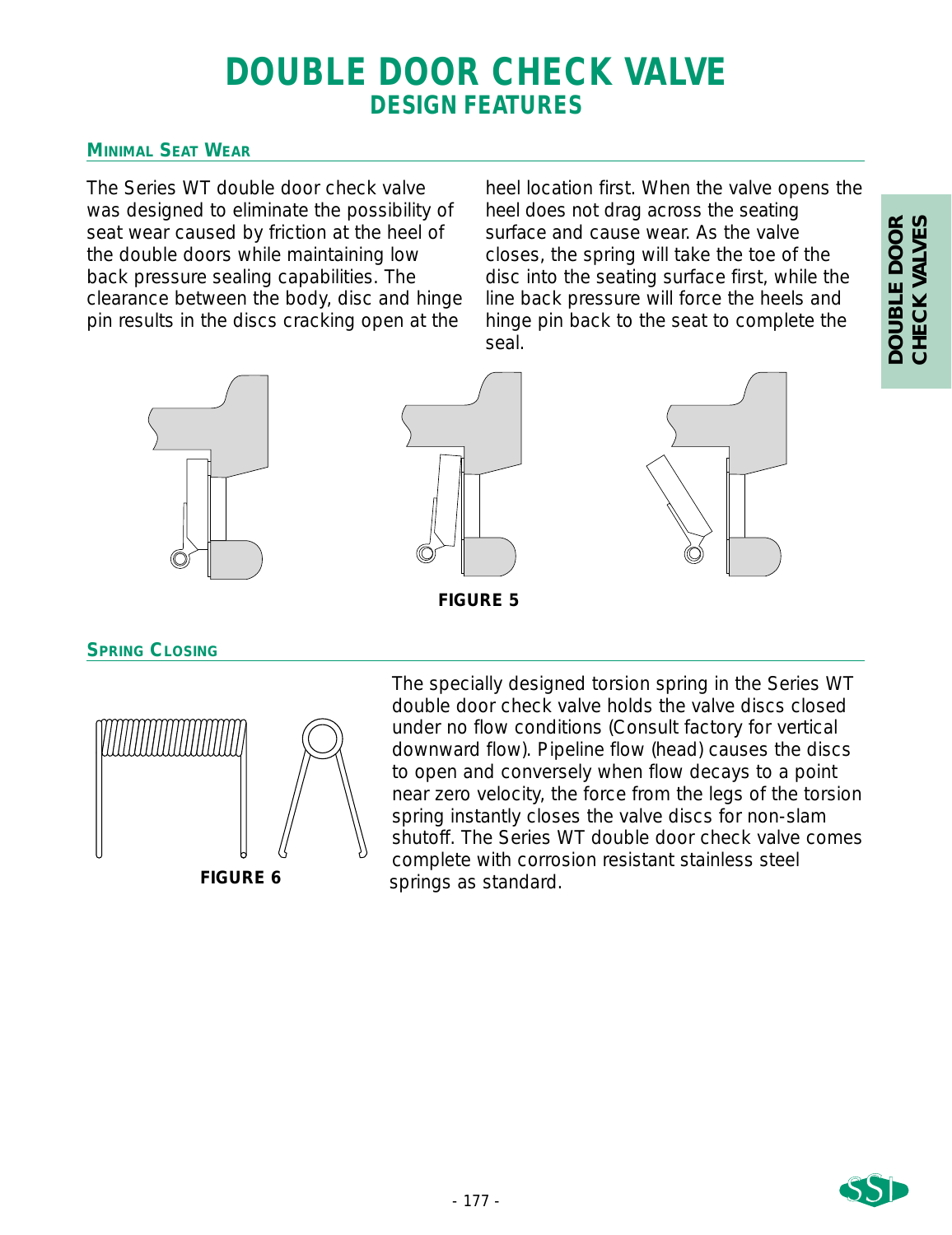

## **APPLICATIONS**

- Liquid and Air Service
- Process Industry
- Power Industry
- Chemical Industry
- Oil & Gas
- Pulp & Paper
- Metal & Mining
- Water & Waste

## **PRESSURE/TEMPERATURE CHART**



# **125WT SERIES CAST IRON DOUBLE DOOR CHECK VALVES**

PRESSURES TO 200 PSIG (13.8 BARG) TEMPERATURES TO 250ºF (121ºC)

- **ASME Class 125 rated Check Valves**
- **Wafer body style fits between FF or RF flanges**
- **Teflon thrust washers**
- **Resilient Buna-N seats**
- **Seat design lifts then swings discs to minimize seat wear**
- **Independent springs optimizes valve plate closing rates while minimizing spring stress**
- **Lifting lug tap on all valves 6" and larger**

## **MODELS**

- 125WTIB Cast Iron Body, Bronze Disc, Buna Seat
- 125WTIT Cast Iron Body, Stainless Steel Disc, Buna Seat

## **OPTIONS**

- EPDM Seats
- Other Spring Material

## **APPLICABLE CODES**

- ASME Sec VIII and B16.1 Bodies
- API 598
- FM approved 30246911 (2"-10" only)

Canadian Registration - OE10274.5C

## **125WT Series Ordering Code**

| Inlet Size |  |   |                                                                                                          |                                                                                                                                            | Model |   |   |                                                                                                                                            |                                                                        |    | Seat | Dash | Spring |    |
|------------|--|---|----------------------------------------------------------------------------------------------------------|--------------------------------------------------------------------------------------------------------------------------------------------|-------|---|---|--------------------------------------------------------------------------------------------------------------------------------------------|------------------------------------------------------------------------|----|------|------|--------|----|
|            |  | O | 0                                                                                                        |                                                                                                                                            |       | 2 | 5 | W                                                                                                                                          |                                                                        |    | В    | в    |        |    |
|            |  | 3 | 4                                                                                                        | 5                                                                                                                                          | 6     |   | 8 | 9                                                                                                                                          | 10                                                                     | 11 | 12   | -13  | 14     | 15 |
|            |  |   | $0200 - 2"$<br>$0250 - 2\%$ "<br>$0300 - 3"$<br>$0400 - 4"$<br>$0500 - 5"$<br>$0600 - 6"$<br>$0800 - 8"$ | <b>Inlet Size - Position 1 - 4</b><br>1000 - 10"<br>1200 - 12"<br>1400 - 14"<br>$1600 - 16"$<br>1800 - 18"<br>$2000 - 20"$<br>$2400 - 24"$ |       |   |   | <b>Dash</b> - Position 5<br>Model - Position 6 - 12<br><b>Seat - Position 13</b><br>Dash - Position 14<br>Spring - Position 15<br>$T - SS$ | 125WTIB - CI Body, Bz Disc<br>125WTIT - CI Body, SS Disc<br>B - Buna-N |    |      |      |        |    |